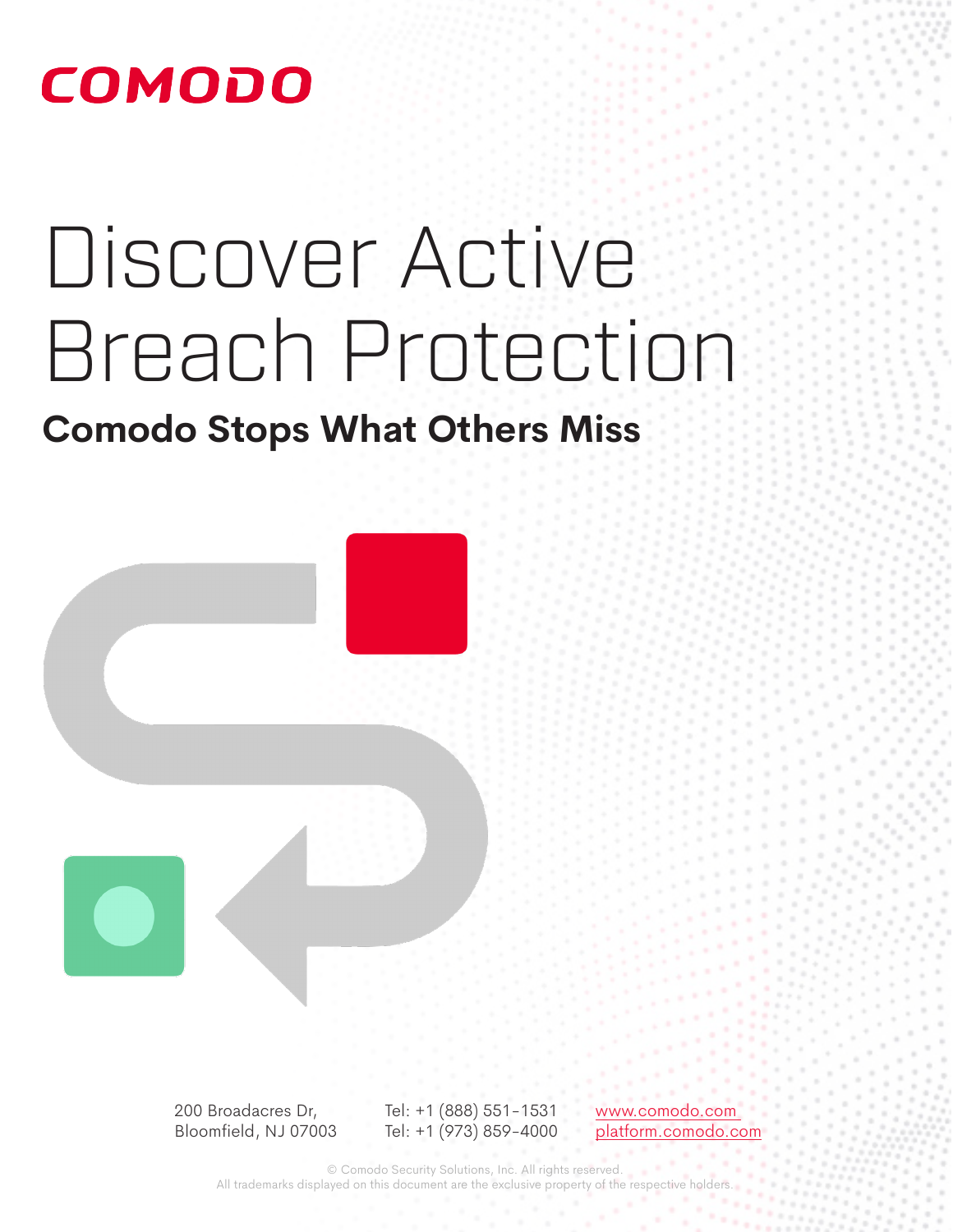# Unified Endpoint Protection Platform

Comodo's suite of enterprise-level security products provides a complete Unified Endpoint Protection Platform. Which includes:

PATENTED AUTO **CONTAINMENT** 



REAL TIME EDR **FORENSICS** 

Our patented malware isolation technology prevents malware from doing harm at runtime while our unified endpoint security delivers robust capability at the most affordable price. All powered by world-class security experts to augment your team and maximize your security investment.

Comodo's Unified Endpoint Platform stops any unknown executable from running on your network with unfettered access and continuously improves the health of your systems to reduce the overall attack surface. Organizations have had to deploy multiple solutions to accomplish these tasks in the past. But Comodo integrated these critical components to offer a single cloud-accessible Unified Endpoint Protection Platform.

**"***All files were encrypted and could not be restored, except for two PCs running*  **Comodo AEP 99**<br>
— andrew cunningham, ci



 **— ANDREW CUNNINGHAM, CEO DATA CENTRAL**



**DRAGON** PLATFORM Fully Integrated SaaS-delivered cybersecurity platform



causing damage.







Comodo Difference

### No one can stop zero-day malware from entering your network, but Comodo can prevent it from

#### **Full Fledged Endpoint Security Solution**

Our Unified Endpoint integrates this technology with critical components like our highly rated advanced endpoint protection, endpoint detection and response, and endpoint management to offer a single cloud-accessible Active Breach Protection solution.

#### **Patented Isolation Technology**

Unlike legacy AV vendors who rely on detection before they can prevent malicious actions, at Comodo we render malware uselessby virtualizing the 3 main components malware needs to succeed. When unknown files run, they are automatically contained.

#### **Superior Cloud-Based Technology**

Our cloud-native platform works in real-time to communicate threats between Endpoint Detection and Response, Advanced Endpoint Protection, Managed Detection and Response, Endpoint Manager, and Mobile Device Manager to give you enterprise-grade protection at affordable fixed rates.

#### **Fully Managed Services**

Our Security Operations Centers and teams of analysts work around the clock globally. These veteran threat hunters do not assess your business size, they simply love eliminating malware attacks and threats.

 Tel: +1 (888) 551-1531 | Tel: +1 (973) 859-4000 | Fax: +1 (973) 777-4394 | www.comodo.com | Inquiries: [sales@comodo.com](mailto:sales%40comodo.com%20?subject=Comodo%20UE%20Brochure) © Comodo Security Solutions, Inc. All rights reserved. All trademarks displayed on this document are the exclusive property of the respective holders.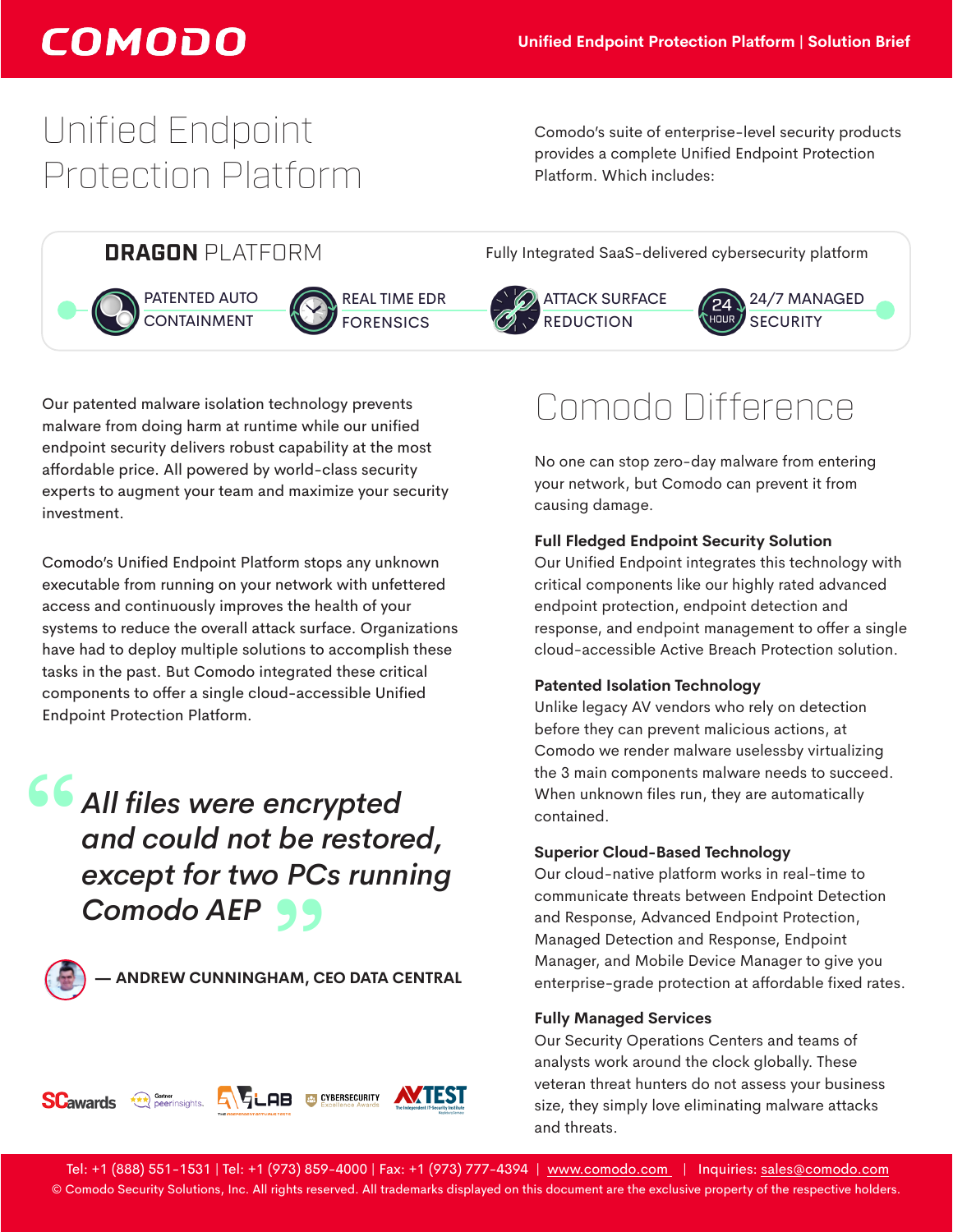# ZERO INFECTIONS ZERO DAMAGE

Our Advanced Endpoint Protection (AEP) is the **only endpoint security solution** providing **immediate isolation** of all threats at runtime! Unknown, zero-day — when we say all, we mean ALL.

# Our Approach

Comodo's suite of enterprise-level security products provides a complete Unified Endpoint Protection Platform. Which includes:

| <b>Dragon AEP:</b> | <b>Advanced Endpoint Protection</b>      |
|--------------------|------------------------------------------|
| <b>Dragon EDR:</b> | <b>Endpoint Detection &amp; Response</b> |
| <b>Dragon MDR:</b> | Managed Detection & Response             |
| <b>Dragon EM:</b>  | <b>Endpoint Manager</b>                  |

#### **Unknown or known — We've got you covered.**

We protect and defend your systems and data while replacing multiple solutions. Our patented approach to stopping breaches is disrupting the market and the damage caused by malware & ransomware.



### Key Capabilities **No one can stop zero-day malware** from entering your

network, but you can prevent a breach. Comodo prevents malware from causing any damage.

#### **Prevent both commodity and sophisticated attacks**

Whether attackers use malware or not, and regardless of whether your endpoints are online or offline.

#### **Continuous visibility and insight**

Gain insights into applications and processes running in your environment. Use the inherited risks stemming from vulnerabilities and patch levels to immediately identify, isolate, and remediate threats.

#### **Instantaneous prevention at runtime**  Ensures active protection from all unknown threats.

### **Proactive hunting and tracking of threat activity**

Supported by world-class security experts.

#### **Eliminate agent fatigue**

Consolidating your endpoints into our unified endpoint security solution delivers advanced endpoint protection, endpoint management, mobile device management, and endpoint detection and response in a single solution designed for full cloud integration and management.

### STOP DAMAGE BEFORE IT STARTS

Our exploit prevention, enhanced visibility, and endpoint management combine not only neutralize ransomware but also contain breaches, avoid data loss, and maintain cyber hygiene.

Our Active Breach Protection delivers a unified endpoint solution to neutralize ransomware, malware, and cyber-attacks **before** they can do any damage!